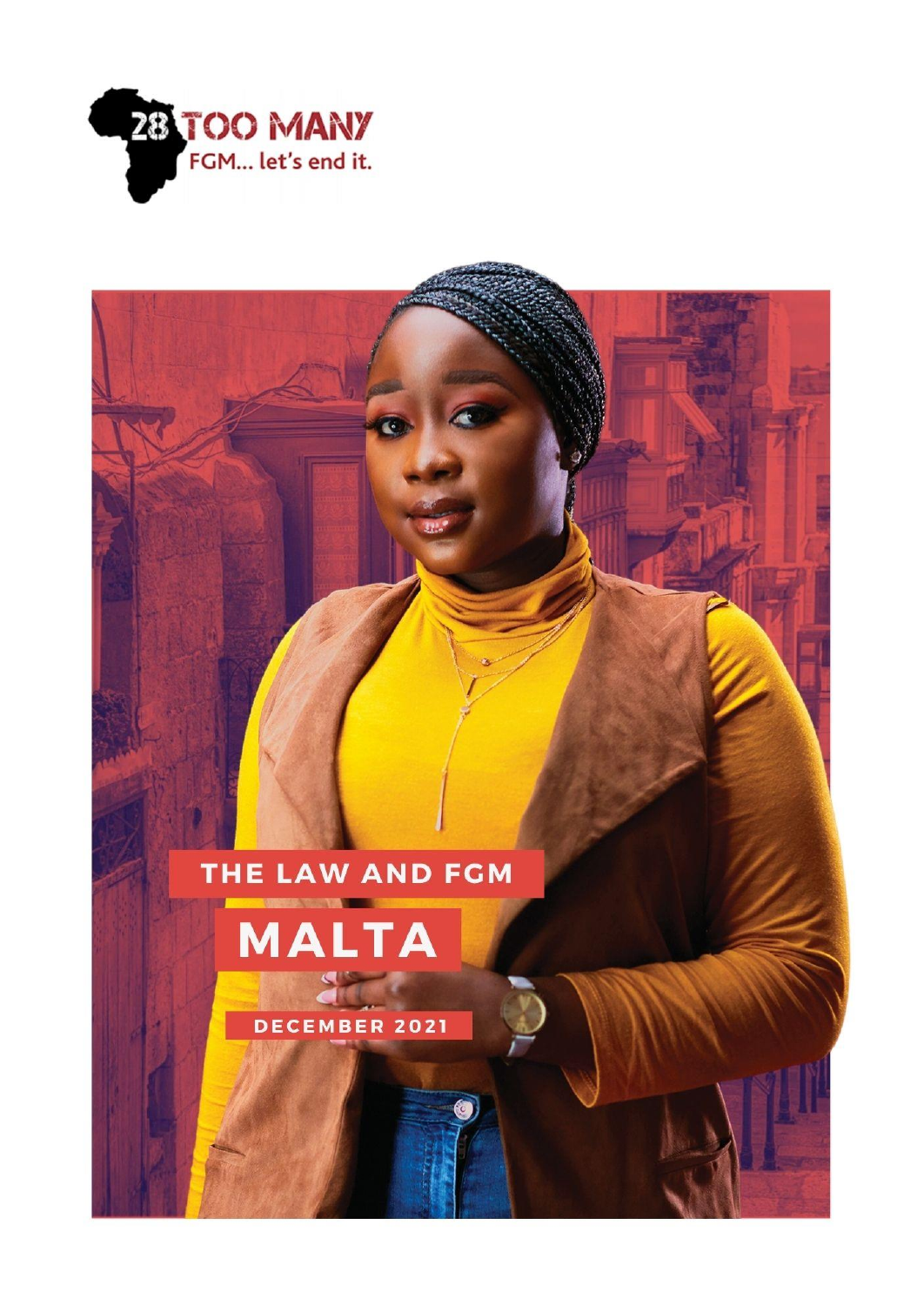# **National Legal Framework**

#### **Overview of National Legal Framework in Malta**

#### *National legislation:*

| Specific law/provision criminalising FGM                                   |
|----------------------------------------------------------------------------|
| Provides a definition of FGM                                               |
| Criminalises the performance of FGM                                        |
| Criminalises the procurement, arrangement and/or assistance of acts of FGM |
| Obligation to report incidents of FGM to the authorities                   |
| Criminalises the participation of medical professionals in acts of FGM     |
| Extraterritorial application regardless of double criminality              |

### **Introduction**

Malta is an island country in southern Europe with an estimated population of 510,000. Malta is a unitary republic with a parliamentary democracy.<sup>1</sup> Its legal system is a mix of common law and civil law. 2

#### **FGM Prevalence**

There is no current or representative data available on the prevalence of female genital mutilation (*FGM*) in Malta. This is mostly due to confidentiality requirements for medical professionals and a low number of immigrants. 3

Research conducted in 2016 by the European Institute for Gender Equality on FGM in the European Union estimated that 189 to 277 girls were at risk of FGM in Malta out of 486 girls below the age of 18. The majority of girls at risk of FGM originate from Somalia, Ethiopia, Eritrea, Sudan, Egypt, Nigeria and Sierra Leone. 4

### **National Legal Framework**

#### **Specific Provision**

FGM is criminalised in Malta under a specific provision on FGM in general criminal law, inserted in 2014 and amended in 2018.

**Article 251E(1) of the Criminal Code of the Republic of Malta (1854, amended 2021)** (the *Criminal Code*) criminalises any person who, for non-medical reasons, performs an operation or any type of intervention to a woman's genitalia, causing damage or inflicting permanent changes to it.

**Article 251E(2)** prescribes that the consequence of death is an aggravating circumstance.

**Article 251E(3)** prescribes that consent does not justify exemption from a penalty.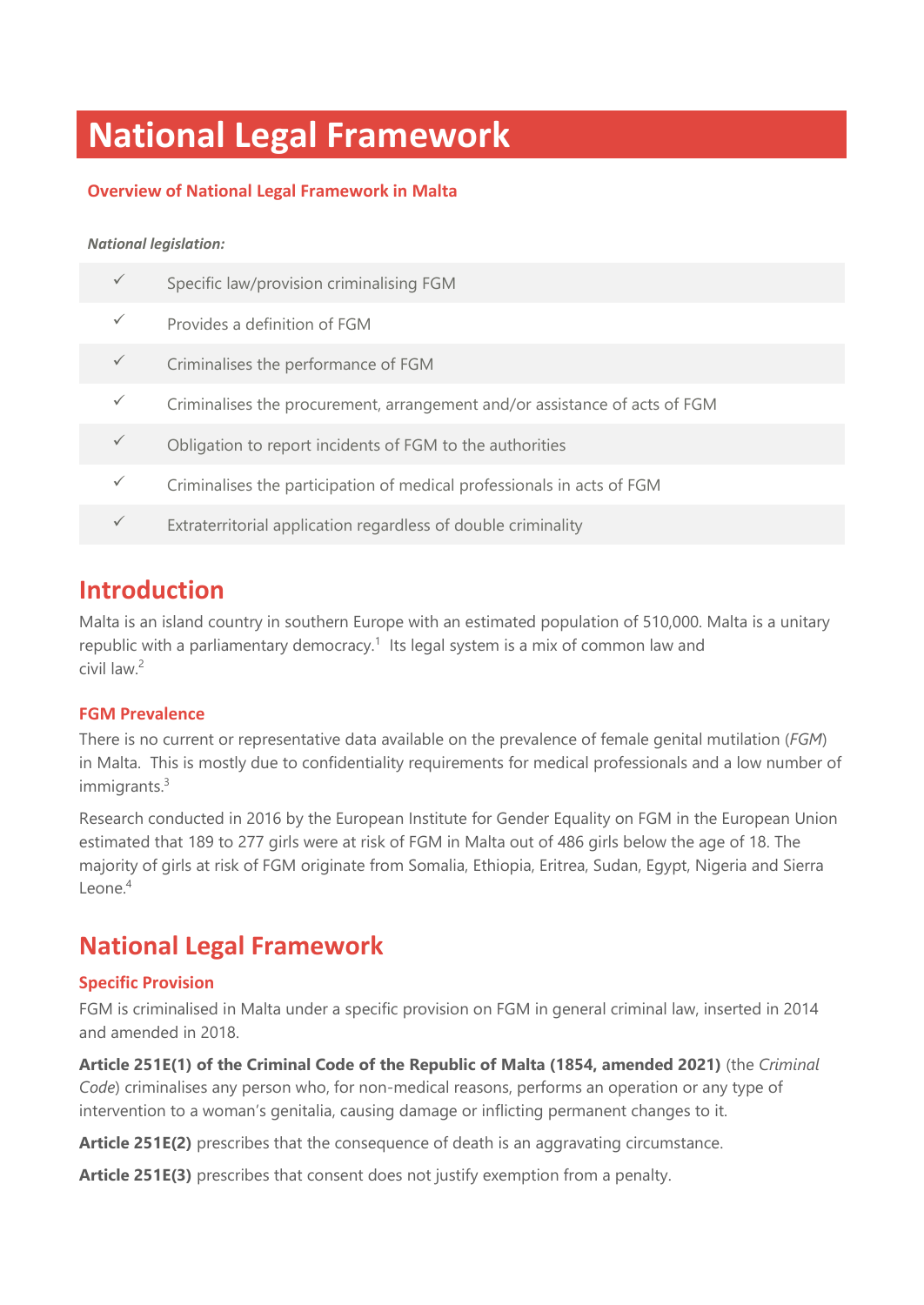#### **Definition of FGM**

**Article 251E(5) of the Criminal Code** defines 'FGM' as an operation or intervention to a woman's genitalia including excision, infibulation or mutilation of the genitalia. It therefore broadly conforms to the definition of FGM provided by the World Health Organization (the *WHO*).

The term 'excision' includes Types I and II FGM as prescribed by the WHO.

The term 'infibulation' includes Type III FGM.

The term 'mutilation of the genitalia' includes all four types of FGM.

The Criminal Code does not, therefore, omit any forms of FGM described by the WHO.<sup>5</sup>

#### **Women and Girls of All Ages**

The performance of FGM on women and girls of all ages has been criminalised in Malta.

**Article 251E(1) of the Criminal Code** criminalises the performance of FGM on a woman. **Article 251H(d)** qualifies the performance of FGM against a child as an aggravating circumstance with an increased penalty.

#### **Procuring, Aiding and Abetting**

Procuring, aiding and abetting FGM have been criminalised in Malta.

Under **Article 251E(6) of the Criminal Code**, anyone who procures, aids, abets, counsels, incites, coerces or procures a woman to excise, infibulate or in any other way mutilate the whole or part of her own genitalia is subject to the sentence established for the crime.

#### **Allowing the Use of Premises**

Allowing the use of premises for the purpose of FGM has most likely been criminalised in Malta. Under **Article 251E(6) of the Criminal Code**, all persons involved in the crime are subject to criminal liability. Allowing the use of premises for the practice of FGM could fall under the definition of 'aiding and abetting' that is criminalised under **Article 251E(6)**.

#### **Providing or Possessing Tools**

Providing (specific) tools for the purpose of FGM has been criminalised in Malta. **Article 42(c) of the Criminal Code** prescribes that persons who procure instruments or other means to be used in the commission of a crime are deemed to be accomplices in that crime and, according to **Article 43**, are subject to the sentence established for the perpetrator. **Article 251E(6)** also prescribes that all persons involved in the crime are subject to criminal liability.

Providing (specific) tools for FGM falls under the definition of 'procuring instruments for the commission of a crime' that is criminalised under **Articles 42(c) and 43**. Providing (specific) tools for FGM could also fall under the definition of 'aiding and abetting' an offence that is criminalised under **Article 251E(6)**.

Possessing (specific) tools for the purpose of FGM is not criminalised in Malta as a preparation for a crime. There are no provisions under general criminal law criminalising preparation for a crime.

Possessing (specific) tools for FGM is not criminalised in Malta as an attempted offence. **Article 41** prescribes that any person who manifests an intent to commit a crime by overt acts that are then followed by the commencement of the commission of the crime is subject to lower penalties than established for the perpetrator, in case the crime was not completed because of an accidental cause, independent of the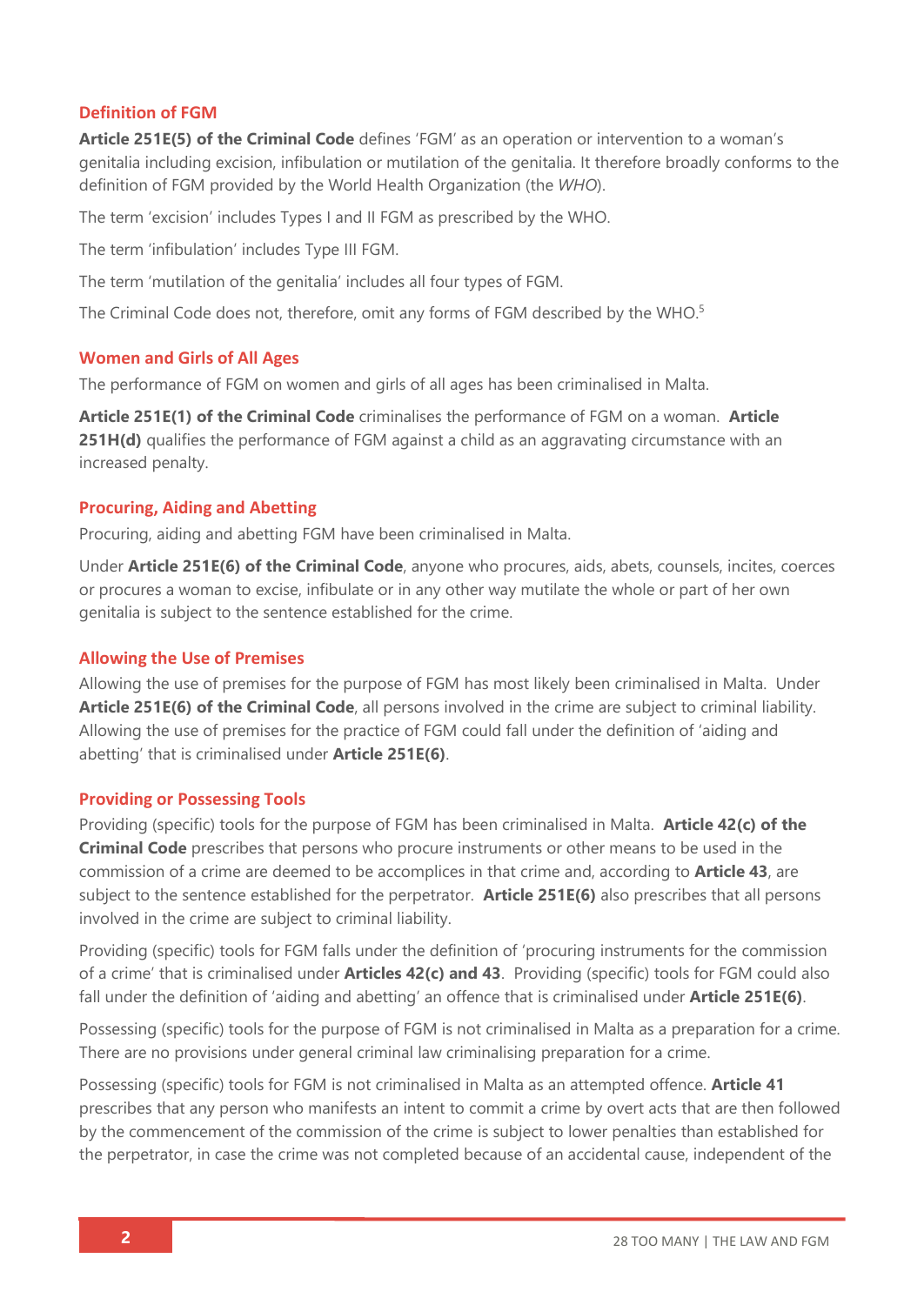will of the perpetrator (**Article 41(1)(a)**), or because of the voluntary withdrawal of the perpetrator (**Article 41(1)(b)**). Simply possessing (specific) tools does not fall under the definition of 'manifesting an intention to commit a crime by overt acts' and is, therefore, not punishable by law.

#### **Failure to Report FGM**

Failing to report FGM has been criminalised in Malta. Under **Article 251E(4) of the Criminal Code,** the failure to issue a formal complaint or any other form of reporting FGM, regardless of any duty of confidentiality, is punishable.

**Article 9(1) of the Act No. XXIII of 2019** (the *Child Protection Act*) prescribes that any person who has a reason to believe that a minor is at risk of or is already suffering significant harm has an obligation to report such circumstances to the police or other authorities, but no penalty is established for failing to do so.

#### **Medicalised FGM**

Medicalised FGM is criminalised in Malta under a general provision (**Article 251E(1)**) **in the Criminal Code**, which includes medical exemptions to the prohibition of FGM. Surgeries that could be qualified as FGM, but are medically necessary qualify as medical exemptions and are therefore not criminalised under **Article 251E(1)**.

#### **Extraterritoriality**

The **Criminal Code** extends extraterritorial application of Maltese criminal law to the commission of FGM abroad, regardless of double criminality. **Article 5(1)(d)** prescribes that any person who is a citizen or a permanent resident in Malta and has committed one of the offences described in **Articles 251E, 42(c) and 43 of the Criminal Code** may be prosecuted and tried in Malta, even if the offence (which includes FGM) was committed abroad (**Article 5(1)(g)**).

### **Penalties**

Penalties are dependent on the specifics of the bodily harm inflicted and whether any aggravating circumstances apply.

- **Article 251E(1) of the Criminal Code** prescribes a sentence of *up to ten years' imprisonment* for performing an operation on or any type of intervention to a woman's genitalia, either damaging or inflicting permanent changes to it.
- **Article 251E(2)(a)(i) of the Criminal Code** prescribes a sentence of *up to twenty years' imprisonment* if the death of a victim ensues as a direct consequence of harm from undergoing FGM, within 40 days from the day FGM was performed.
- **Article 251E(2)(a)(ii) of the Criminal Code** prescribes a sentence of *up to twelve years' imprisonment* if the death of a victim ensues as a direct consequence of harm from undergoing FGM, within one year from the day FGM was performed.
- **Article 251E(b) of the Criminal Code** prescribes a sentence of *up to twelve years' imprisonment* if the death of a victim ensues as a result of a supervening accidental cause and not directly as a result of the performance of FGM.

In the case of FGM, it is very likely that aggravating circumstances apply, since the victims are often minors (**Article 251H(d)**), have a kin relationship with the perpetrator or an accomplice of an offence (**Article 251H(a)**), or suffer from severe physical or psychological harm after undergoing FGM (**Article 251H(h)**).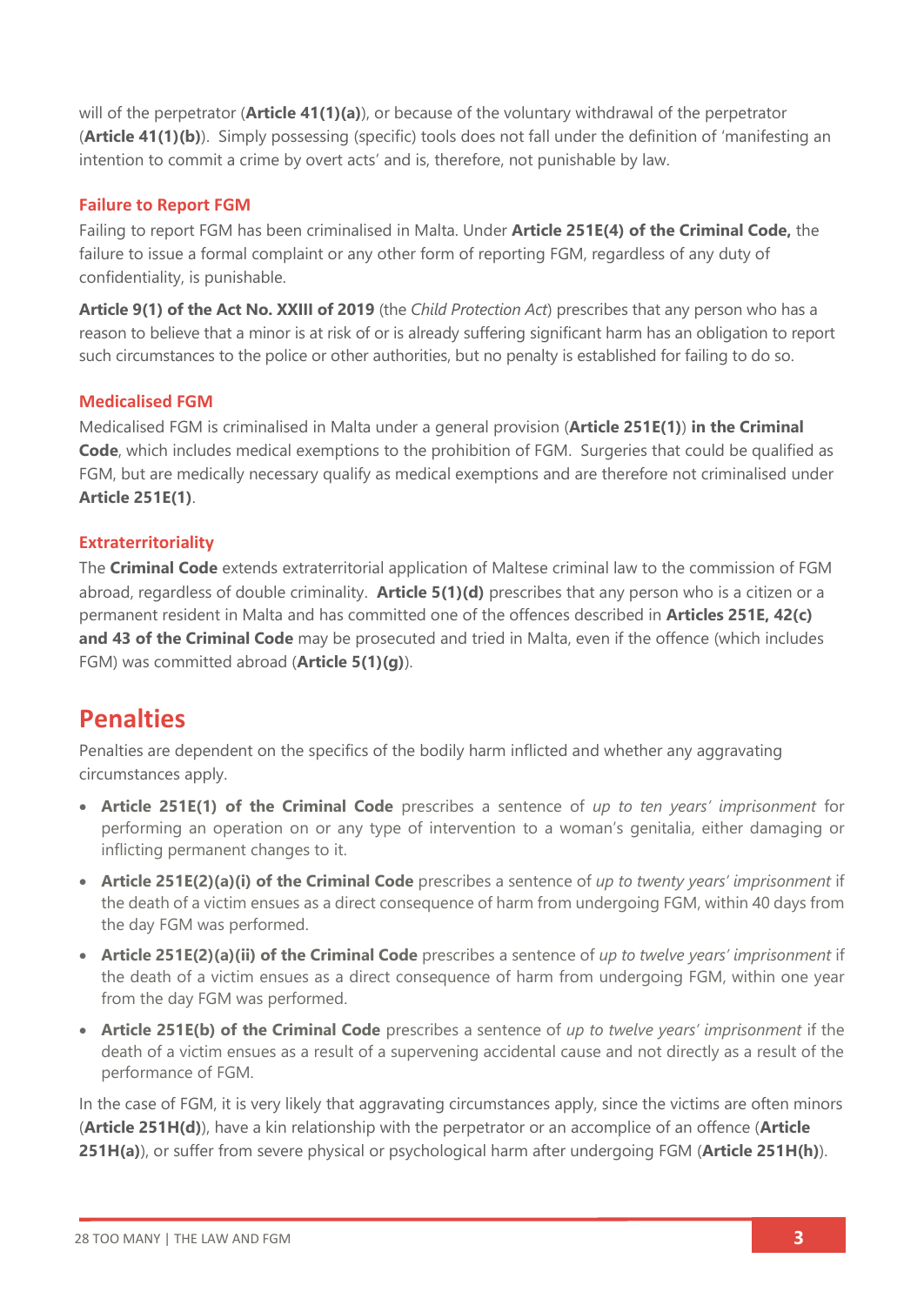If an aggravating circumstance is present, **Article 251H** prescribes *an increase of the penalty by one to two degrees*. A one-degree increase of a penalty is up to three months' imprisonment, whereas a two-degree increase is up to six months' imprisonment under **Articles 31(b) and 31(d)**.

Thus, the maximum sentence for FGM in Malta is *more than twenty years' imprisonment* (in case of the death of a victim).

Failure to issue a formal complaint or any other form of reporting FGM, regardless of any duty of confidentiality, is punishable by *a fine between €1,000 and €5,000 and/or a term of imprisonment of up to two years* under **Article 251E(4)**.

## **Protection**

#### **Protecting Uncut Girls and Women**

**Section 3(2)(2) of the Child Protection Procedures for Schools Act** provides that the staff of educational institutions have an obligation to report instances, even without full proof, where it is suspected that a minor is at risk of physical abuse, including physical injury or failure to provide adequate care of a minor to ensure his or her safety.

**Article 18(1)(b)** of the same act prescribes that a minor may be put under supervision for a period of time and under the conditions deemed appropriate, together with the allocation of parental responsibility, for the best interests of the child. **Article 19(1)** prescribes that a minor may be immediately removed from the home where an immediate risk of severe harm is present.

## **Implementation of The Law**

#### **Court Cases**

There are no Maltese court cases in relation to FGM known to 28 Too Many.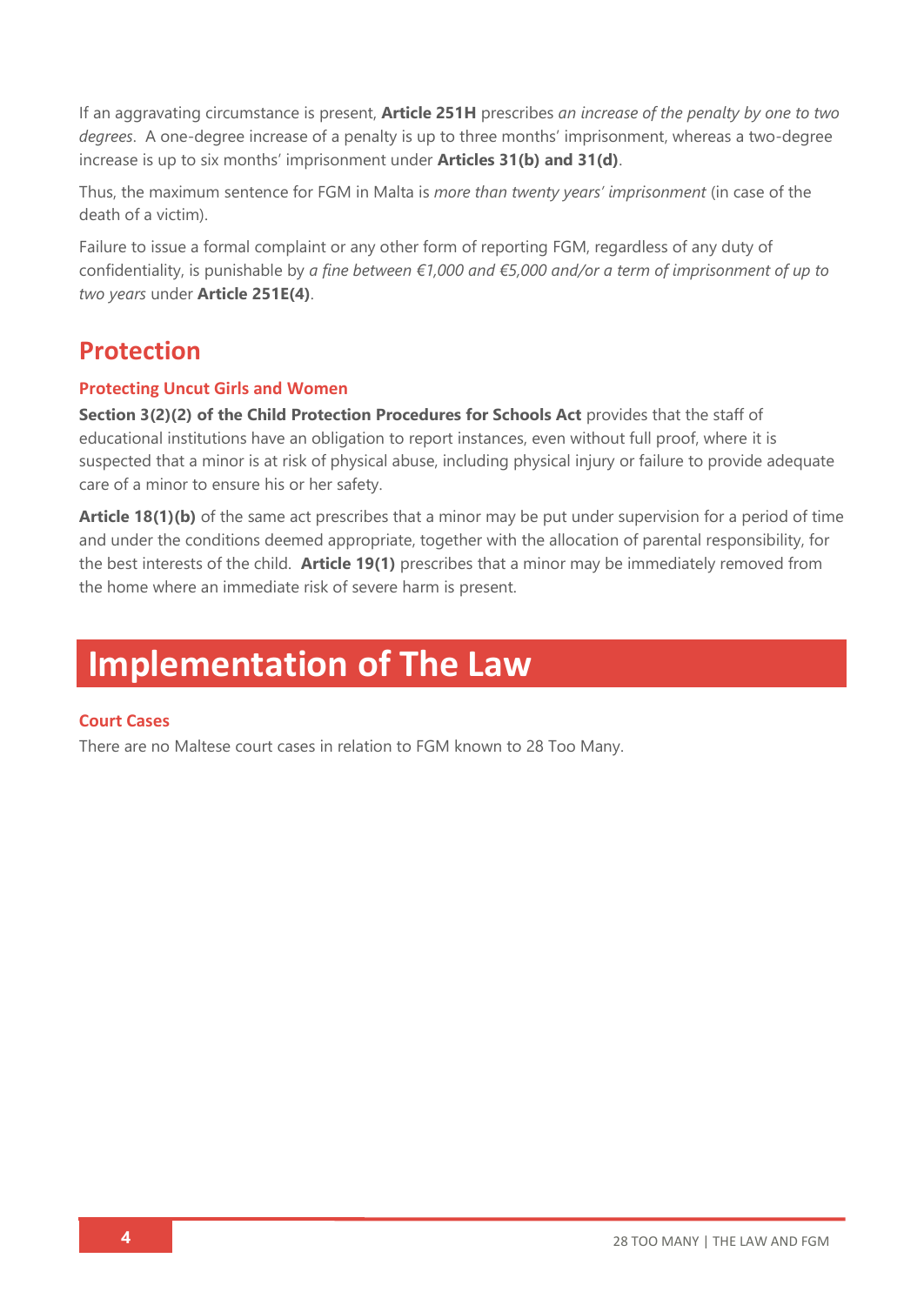## **Conclusions and Recommendations**

#### **Conclusions**

FGM is criminalised in Malta under a specific provision on FGM in general criminal law, **Article 251E(1) of the Criminal Code**.

The definition of 'FGM' maintained in the law corresponds fully to the definition given by the WHO and covers all **types of FGM**. **Medicalised FGM** is not specifically addressed, but is likely to be covered by the general criminality of FGM.

Procuring, aiding and abetting FGM are criminalised in Malta under Article 251E(6) of the Criminal Code.

The **failure to report** FGM has been criminalised in Malta. There is an obligation for any person who has a reason to believe that a minor is at risk of or is already suffering significant harm to report such circumstances to the police or other authorities.

The Criminal Code extends **extraterritorial application** of Maltese laws to the performance of FGM abroad, regardless of double criminality, if the perpetrator has Maltese nationality or is a permanent resident of Malta.

#### **Recommendations**

We recommend that Malta extend extraterritorial application of Maltese criminal law to the performance of FGM abroad, regardless of double criminality, in cases where only the victim has Maltese nationality or is a habitual/permanent resident of Malta, and where the perpetrator is a habitual resident of Malta.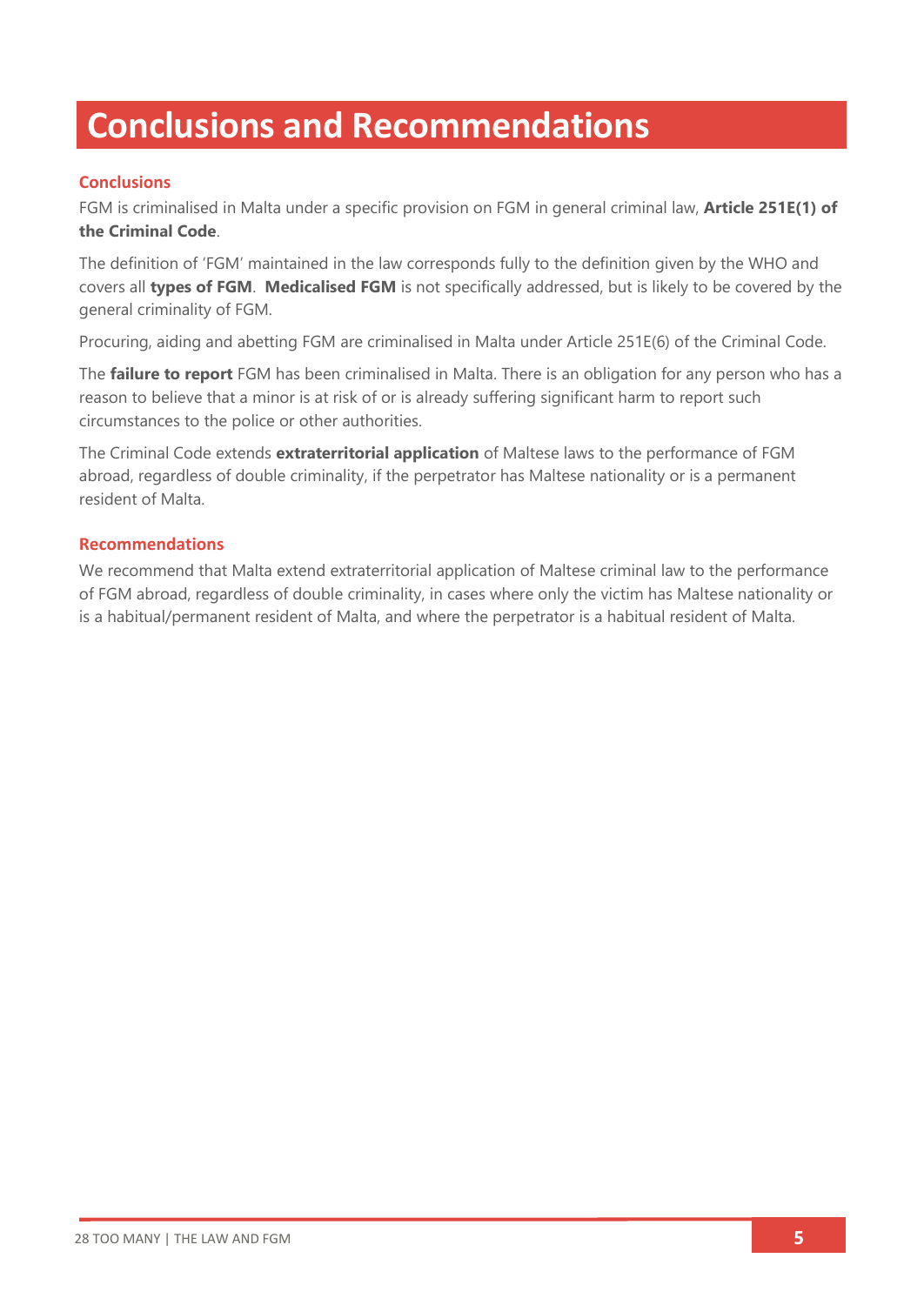# **Appendix I: International and Regional Treaties**

| <b>MALTA</b>                                                                                                     | <b>Signed</b>        | Ratified/<br><b>Acceded</b> | <b>Reservations on</b><br>reporting? |  |  |
|------------------------------------------------------------------------------------------------------------------|----------------------|-----------------------------|--------------------------------------|--|--|
| <b>International</b>                                                                                             |                      |                             |                                      |  |  |
| <b>International Covenant on Civil &amp; Political Rights</b><br>$(1966)$ (ICCPR) <sup>6</sup>                   | $\times$             | $\checkmark$<br>1990        | <b>No</b>                            |  |  |
| <b>International Covenant on Economic, Social &amp;</b><br>Cultural Rights (1966) (ICESCR) <sup>7</sup>          | $\checkmark$<br>1968 | $\checkmark$<br>1990        | No                                   |  |  |
| <b>Convention on the Elimination of All forms of</b><br>Discrimination Against Women (1979) (CEDAW) <sup>8</sup> | $\times$             | $\checkmark$<br>1991        | <b>No</b>                            |  |  |
| Convention on the Rights of the Child (1989) (CRC) <sup>9</sup>                                                  | $\checkmark$<br>1990 | $\checkmark$<br>1990        | No                                   |  |  |
| <b>Regional</b>                                                                                                  |                      |                             |                                      |  |  |
| <b>Istanbul Convention<sup>10</sup></b>                                                                          | $\checkmark$<br>2012 | $\checkmark$<br>2014        | No                                   |  |  |
| <b>European Convention on Human Rights<sup>11</sup></b>                                                          | $\checkmark$<br>1966 | $\checkmark$<br>1967        | <b>No</b>                            |  |  |

**'Signed'**: a treaty is signed by countries following negotiation and agreement of its contents.

**'Ratified'**: once signed, most treaties and conventions must be ratified (i.e. approved through the standard national legislative procedure) to be legally effective in that country.

**'Acceded'**: when a country ratifies a treaty that has already been negotiated by other states.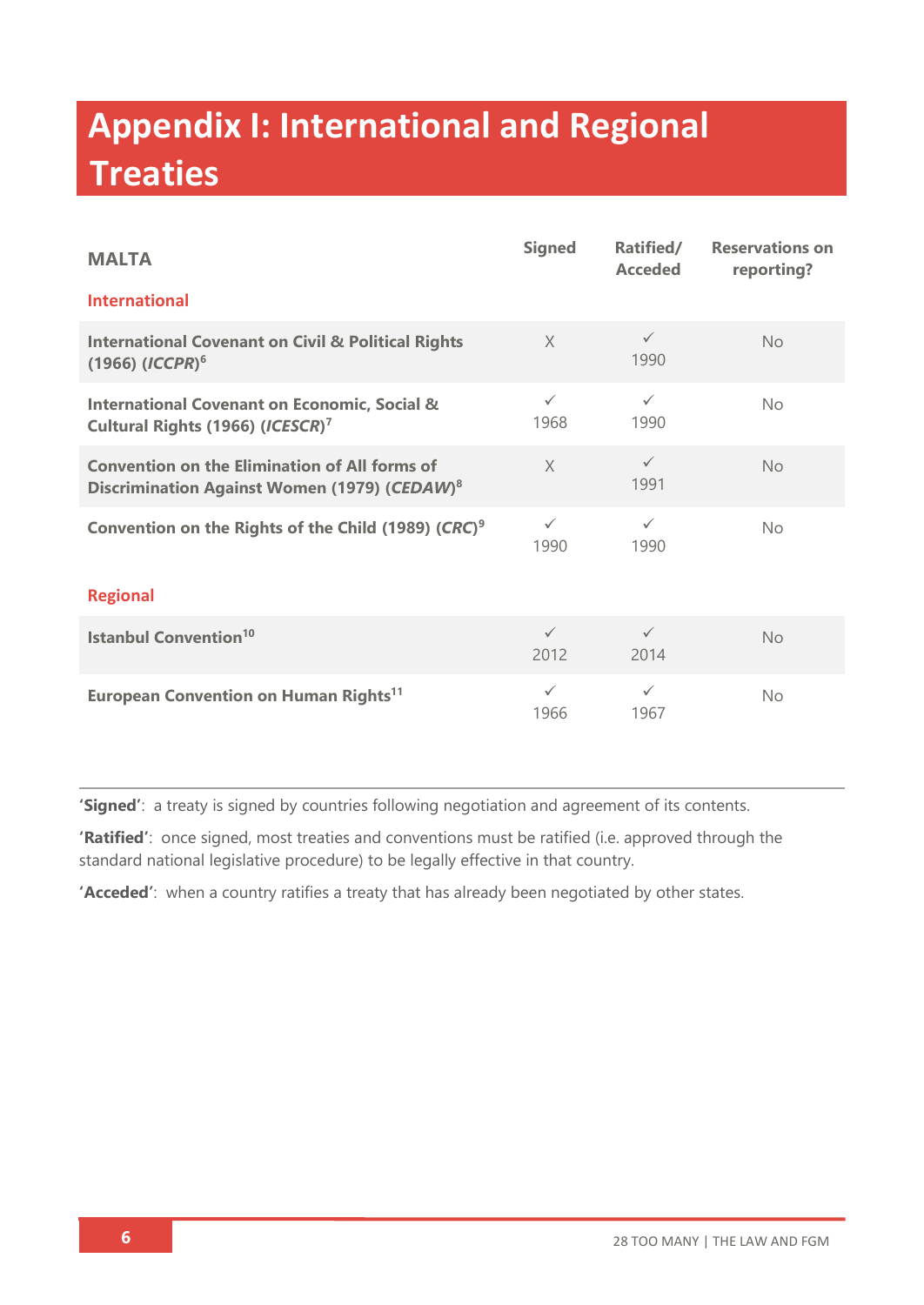## **Appendix II: National Laws**

## **Criminal Code**

#### **Art. 5**

- (1) Bla ħsara għal kull dispożizzjoni speċjali oħra ta' dan il-Kodiċi jew ta' kull liġi oħra li tagħti ġurisdizzjoni lill-qrati f'Malta biex jiġġudikaw reati, l-azzjoni kriminali tista' titmexxa f'Malta, skont il-liġijiet tagħha –
	- (a) kontra kull min jagħmel reat f'Malta, jew fuq il-baħar f'kull lok sa fejn tasal il-ġurisdizzjoni territorjali ta' Malta;
	- (b) kontra kull min jagħmel reat fuq il-baħar 'il barra minn dawk il-limiti abbord ta' xi bastiment jew biċċa oħra tal-baħar li tagħmel ma' Malta;
	- (ċ) kontra kull min jagħmel reat abbord ta' xi inġenji talajru fil-waqt li jkunu fl-ispazju tal-arja ta' Malta jew abbord ta' xi inġenji tal-ajru li jagħmlu ma' Malta ikunu fejn ikunu.

Għall-finijiet ta' dan il-paragrafu l-frażi "spazju tal-arja" tfisser l-ispazju tal-arja fuq l-art u tal-ibħra territorjali ta' Malta;

(d) bla ħsara tal-paragrafi ta' qabel ta' dan is-subartikolu, kontra kull ċittadin ta' Malta jew resident permanenti f'Malta, li f'xi post jew abbord ta' xi bastiment jewbiċċa oħra tal-baħar jew fuq xi inġenji tal-ajru jkunu fejn ikunu, isir ħati tar-reati msemmija fl-artikolu 54A jew ta' reat kontra s-sigurtà tal-Gvern jew tar-reati msemmija fl-artikoli 133, 139A, jew tar-reati msemmija fl-artikoli 188B, 188Ċ, 188D, jew tar-reati msemmija fl-artikoli 311 sa 318 u fl-artikolu 320 meta dawn isiru jew jiġu diretti kontra jew fuq xi faċilità tal-Istat jew tal-gvern, faċilità infrastrutturali, post pubbliku jew aċċessibbli għall-pubbliku jew sistema ta' trasport pubbliku, jew ta' falsifikazzjoni ta' xi obbligazzjonijiet tal-Gvern imsemmija fl-artikolu 166 jew ta' xi wieħed mid-dokumenti msemmija fl-artikolu 167, jew tar-reat imsemmi fl-artikolu 196, jew ta' xi reat ieħor kontra l-persuna ta' ċittadin ta' Malta jew ta' xi resident permanenti f'Malta.

Għall-finijiet ta' dan il-paragrafu:

"resident permanenti" tfisser persuna li jkun ingħatalha permess ta' residenza skont iddispożizzjonijiet tal-artikolu 7 tal-Att dwar 1-Immigrazzjoni;

"reat kontra l-persuna" tinkludi r-reati msemmija fl-artikoli 86 sa 90 u fl-artikoli 198 sa 205;

l-espressjoniijiet "faċilità tal-Istat jew tal-Gvern", "faċilità infrastrutturali", u "sistema ta' trasport pubbliku" għandhom l-istess tifsira li ngħatat lilhom rispettivament fl-artikolu 314A(4);

- (e) kontra kull min fiż-żmien li jkun f'Malta:
	- (i) ikun sar ħati ta' reat imsemmi fl-artikolu 87(2) jew fl-artikoli 198, 199, 211, 214 sa 218, 220, 249 sa 251, 311, 312, 314A, 314B, 314ĊA, 316 jew 317 meta dan isir jew jiġi dirett fuq jew kontra l-persuna ta' persuna protetta jew bi preġudizzju jew feriment ta' dik il-persuna jew li x'aktarx jipperikola jew jikkaġuna ħsara gravi lill-proprjetà, lill-ħajja jew lis-saħħa ta' dik il-persuna, jew li jkollu x'jaqsam ma' xi attakk fuq lok relevanti jew fuq xi vettura li soltu tintuża minn persuna protetta jew meta persuna protetta tkun qiegħda f'dak il-lok jew dik il-vettura; jew
	- (ii) ikun għamel xi għemil li kieku dan ikun sar f'Malta kien jikkostitwixxi reat u dak l-għemil kien jinvolvi l-użu ta' bomba, bomba splussiva li tintafa' bl-idejn, missila, arma tan-nar awtomatika, ittra bomba jew pakkett bomba li jipperikola lill-persuni; jew
	- (iii) ikun ikkommetta xi reat taħt l-artikoli 188B sa 188D,

minkejja li r-reati msemmija f'dan il-paragrafu jkunu saru barra minn Malta: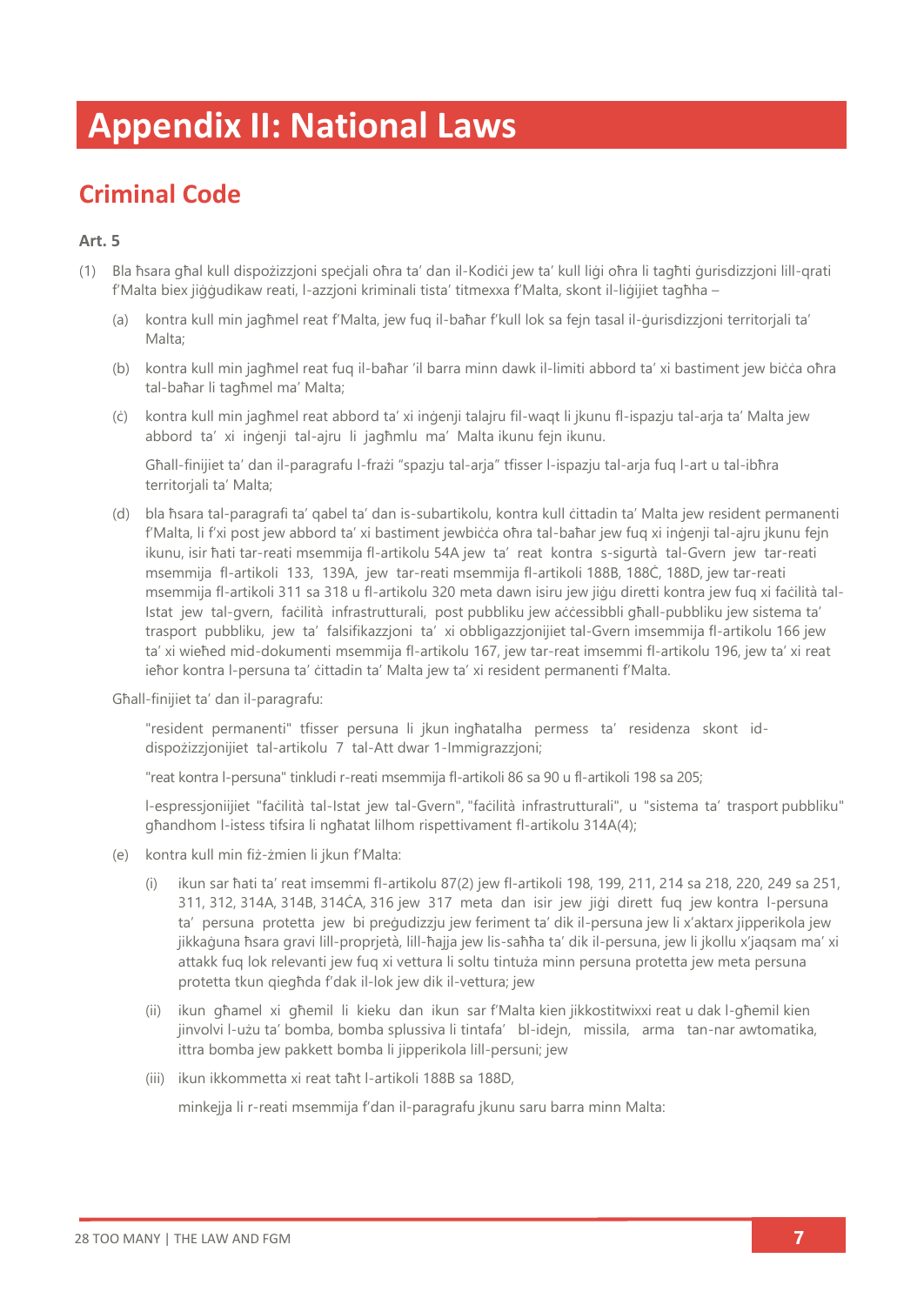Iżda għall-għanijiet tas-sub-paragrafu (i) ta' dan il-paragrafu ma jkollu ebda importanza jekk min jikkommetti r-reat kienx jaf jew le li l-persuna kienet persuna protetta;

- (f) kontra kull min:
	- (i) jagħmel xi reat f'xi lok jew bini barra minn Malta li jkun igawdi l-immunità diplomatika minħabba l-fatt illi jkun qed iservi bħala ambaxxata, residenza jew skop ieħor simili in konnessjoni mas-servizz diplomatiku ta' Malta; jew
	- (ii) jagħmel reat f'xi post barra minn Malta meta dik il-persuna tkun tgawdi mill-immunità diplomatika minħabba dak is-servizz;
- (g) kontra kull min fiż-żmien li jkun f'Malta, isir awtur jew kompliċi f'xi wieħed mid-delitti msemmija fl-artikolu 87(2), jew fl-artikoli 139A, 198, 199, 211, 214 sa 218, 220, 249 sa 251, 298, jew fl-artikoli 311 sa 318 jew flartikolu 320 meta dawn isiru fiċ-ċirkostanzi msemmija fil-paragrafu (d) jew (e) ta' dan is-subartikolu, jew f'delitt li jsir b'xi għemil kif imsemmi fil-paragrafu (e)(ii) ta' dan is-subartikolu, jew jassoċja ruħu ma' xi persuna jew persuni bil-għan li jagħmel xi wieħed mill-istess delitti, ngħad li d-delitti jkunu saru barra minn Malta;
- (h) kontra kull min ma tinħareġ ebda awtorità għal proċedimenti dwaru, jew ma ssir ebda ordni għarritorn tiegħu, wara talba li ssir minn xi pajjiż għall-estradizzjoni tiegħu minn Malta, mill-Ministru responsabbli għall-ġustizzja minħabba f'li jkun ċittadin ta' Malta jew li r-reat li dwaru kien mitlub ir-ritorn tiegħu jkun suġġett għall-piena kapitali fil-pajjiż li jkun għamel it-talba, ukoll jekk ma jkun hemm ebda dispożizzjoni skont il-liġijiet ta' Malta ħlief din id-dispożizzjoni li bis-saħħa tagħha tkun tista' tinbeda l-azzjoni kriminali kontra dik il-persuna;
- (i) kontra kull min jagħmel reat li, b'dispożizzjoni espressa tal-liġi, jkun jikkostitwixxi reat ukoll meta jsir barra minn Malta.

Iżda l-azzjoni kriminali ma tistax titmexxa kontra l-President ta' Malta, dwar dak li jagħmel fil-qadi talfunzjonijiet tal-kariga tiegħu.

- (2) Għall-finijiet tas-subartikolu (1)(b) u (ċ), bastiment jew biċċa oħra tal-baħar jew inġenji tal-ajru jitqiesu li jagħmlu ma' Malta jekk ikunu reġistrati f'Malta jew, jekk ma jkunu reġistrati mkien, jekk ikunu proprjetà għal kollox ta' persuni li huma abitwalment residenti f'Malta jew ta' korpi ġuridiċi mwaqqfa taħt u skont il-liġijiet ta' Malta u għandhom hemm il-post ewlieni tan-negozju tagħhom.
- (3) Għall-għanijiet tas-subartikolu (1)(e):

"persuna protetta" tfisser, dwar reat allegat, persuna minn dawn li ġejjin:

- (a) persuna li fil-waqt tar-reat allegat tkun Kap ta' Stat, membru ta' korp li jwettaq il-funzjonijiet ta' Kap ta' Stat skont il-kostituzzjoni ta' dak l-Istat, Kap ta' Gvern jew Ministru għall-Affarijiet Barranin u li tkun barra mitterritorju tal-Istat fejn ikollha dik il-kariga;
- (b) persuna li fil-waqt tar-reat allegat tkun rappreżentant jew uffiċjal ta' xi Stat jew uffiċjal jew aġent ta' xi organizzazzjoni internazzjonali ta' xorta inter-governamentali, ikollha jedd skont id-dritt internazzjonali għal protezzjoni speċjali minn kull attakk fuq il-persuna, il-libertà jew id-dinjità tagħha u li ma tkunx tinkwadra fil-paragrafu ta' qabel;
- (ċ) persuna li fil-waqt tar-reat allegat tkun membru tal-familja ta' persuna oħra msemmija f'xi wieħed millparagrafi ta' qabel u –
	- (i) jekk il-persuna l-oħra hija msemmija fil-paragrafu (a) hawn aktar qabel, tkun qegħda takkumpanjaha,
	- (ii) jekk il-persuna l-oħra hija msemmija fil-paragrafu (b) hawn aktar qabel, tkun membru tal-familja tagħha;

"lok relevanti" tfisser lok li fih tkun tabita jew toqgħod fih persuna protetta jew li persuna protetta tkun qegħda tuża bil-għan li twettaq il-funzjonijiet tagħha bħala tali persuna; u

"vettura" tinkludi kull mezz ta' ġarr;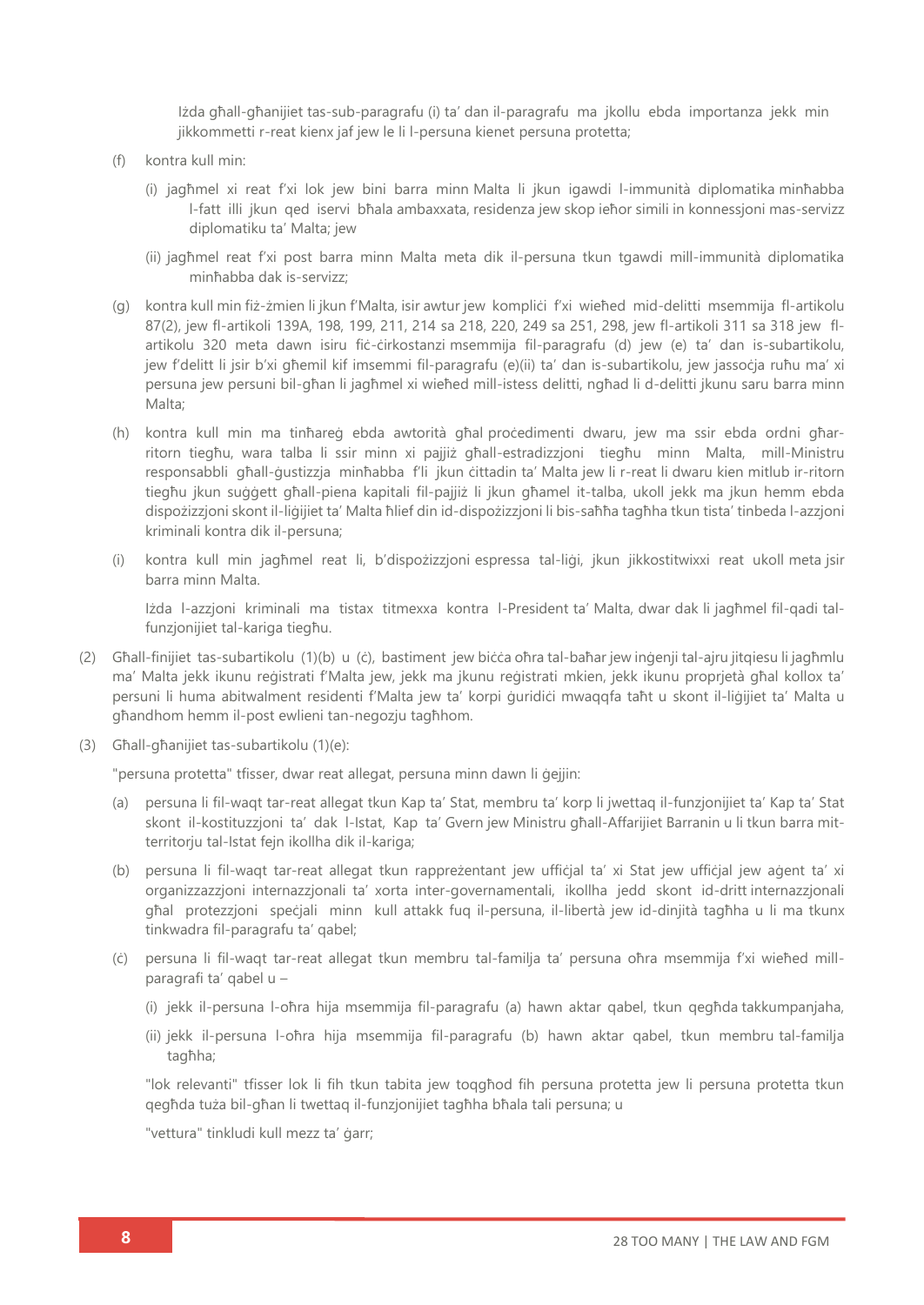u jekk tqum il-kwistjoni matul xi proċedimenti jekk persuna tkunx jew kinitx persuna protetta, ċertifikat mahruġ mill-Ministru responsabbli għall-affarijiet barranin jew taħt l-awtorità tiegħu u li jkun jiddikjara xi fatt li jkun u li jkollu x'jaqsam mal-kwistjoni, għandu jitqies bħala prova konklużiva ta' dak il-fatt.

#### **Art. 31**

- (1) It-tlugħ jew l-inżul minn grad ta' piena għal grad ieħor, isir kif sejjer jingħad hawnhekk:
	- (a) bla ħsara ta' xi dispożizzjoni speċjali li hemm f'dan il-Kodiċi, mill-piena ta' priġunerija għall-għomor l-inżul isir skont l-iskala tal-pieni ta' priġunerija kif speċifikat fil-paragrafu (b);
	- (b) bla ħsara ta' xi dispożizzjoni speċjali li hemm f'dan il-Kodiċi, l-iskala tal-pieni ta' priġunerija hi din li ġejja:
		- (i) minn għaxar snin sa erbgħin sena;
		- (ii) minn tmien snin sa tletin sena,
		- (iii) minn seba' snin sa għoxrin sena,
		- (iv) minn sitt snin sa tnax-il sena,
		- (v) minn ħames snin sa disa' snin,
		- (vi) minn erba' snin sa sitt snin,
		- (vii) minn tliet snin sa ħames snin,
		- (viii) minn sentejn sa erba' snin,
		- (ix) minn tmintax-il xahar sa tliet snin,
		- (x) minn tlettax-il xahar sa sentejn,
		- (xi) minn disa' xhur sa tmintax-il xahar,
		- (xii) minn seba' xhur sa sena,
		- (xiii) minn ħames xhur sa disa' xhur,
		- (xiv) minn xaħrejn sa sitt xhur,
		- (xv) minn xahar sa tliet xhur;
	- (ċ) l-inżul mill-ħmistax-il grad isir għall-priġunerija għal żmien ta' mhux aktar minn għoxrin ġurnata, jew għaddetenzjoni jew għall-ammenda;
	- (d) fit-tlugħ minn grad għal ieħor, isir bil-maqlub, billi jinbeda mill-ħmistax-il grad;
	- (e) meta l-liġi ma tgħidx espressament xort'oħra, it-tlugħ mill-ewwel grad isir billi tiżdied mal-piena ta' priġunerija, l-piena tar-reklużjoni għal mhux aktar minn tnax-il perijodu, jew billi jiżdiedu pieni oħra stabbiliti fir-regolamenti tal-ħabs;
	- (f) it-tlugħ mill-piena tal-multa jsir għall-priġunerija għal żmien mhux iżjed minn tliet xhur, u l-inżul isir għallpieni stabbiliti għall-kontravvenzjonijiet;
	- (g) it-tlugħ mill-pieni stabbiliti għall-kontravvenzjonijietisir għall-piena tal-multa jew ta' priġunerija għalżmien ta' mhux iżjed minn tliet xhur.
	- (2) Il-liġi li b'mod ġenerali tistabbilixxi l-inżul minn piena għal oħra, ma titqiesx li tinkludi każijiet ta' kontravvenzjonijiet jew ta' delitti li jaqgħu taħt il-pieni tal-kontravvenzjonijiet.

#### **Art. 41**

(1) Kull min bil-ħsieb li jagħmel delitt juri dan il-ħsieb b'atti esterni u jagħti bidu għall-esekuzzjoni tad-delitt, jeħel, meta jinsab ħati, barra minn meta l-liġi tgħid espressament xort'oħra, -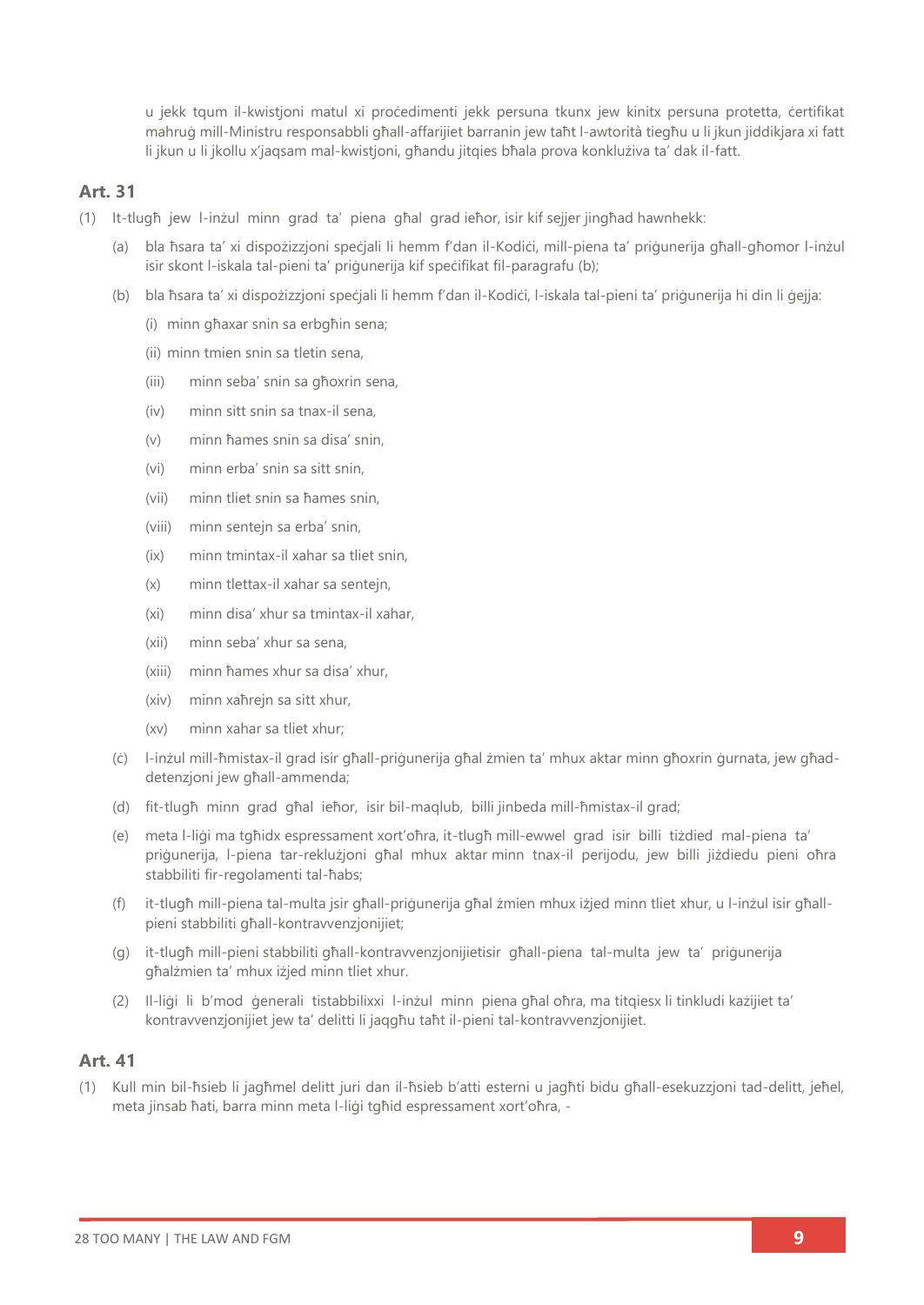- (a) jekk id-delitt ma jkunx ġie esegwit minħabba xi ħaġa aċċidentali u indipendenti mill-volontà tal-ħati, ilpiena stabbilita għad-delitt ikkunsmat imnaqqsa grad jew żewġ gradi;
- (b) jekk id-delitt ma ikunx gie esegwit minħabba li l-ħati ikun waqaf minn raih milli jikkonsma d-delitt, il-piena għall-atti li jkun laħaq għamel, jekk dawk l-atti jkunu jikkostitwixxu delitt skont il-liġi.
- (2) It-tentattiv ta' kontravvenzjoni ma jaqa' taħt ebda piena, ħlief fil-każijiet imsemmijin espressament mil-liġi

#### **Art. 42**

Persuna titqies kompliċi f'delitt jekk hija -

- (a) tkun tat ordni lil ħaddieħor biex jagħmel id-delitt; jew
- (b) tkun ġiegħlet li d-delitt isir b'mezz ta' rigali, wegħdiet, theddid, maniġġi, jew egħmil qarrieqi, inkella b'abbuż ta' awtorità jew setgħa, inkella li tkun tat istruzzjonijiet biex isir id-delitt; jew
- (ċ) tkun tat armi, għodod jew mezzi oħra li jkunu ġew użati fl-egħmil tad-delitt, meta kienet taf li kellhom hekk jiġu użati; jew
- (d) għad li ma tkunx waħda mill-persuni msemmija fil-paragrafi (a), (b) u (ċ), b'xi mod li jkun, xjentement, tkun għenet jew assistiet lill-awtur jew lill-awturi tad-delitt fl-atti li bihom id-delitt ikun ġie ippreparat jew ikkunsmat; jew
- (e) tkun xewxet lil ħaddieħor inkella saħħet il-volontà tiegħu sabiex jagħmel id-delitt, jew wegħdet li wara l-fatt tassistih, tieqaf miegħu jew tikkompensah.

#### **Art. 43**

Barra minn meta l-liġi tgħid xort'oħra, il-kompliċi f'delitt jeħel il-piena stabbilita għall-awtur.

#### **Art. 251E**

- (1) Kull min, għal raġunijiet li ma jkunux mediċi, jagħmel operazzjoni jew iwettaq xi intervent fuq l-organi ġenitali ta' mara, liema operazzjoni jew intervent jikkawżaw ħsara fuq l-organi ġenitali jew iġibu fuq dawk l-organi tibdil permanenti, ikun ħati ta' mutilazzjoni furzata tal-organi ġenitali ta' mara u jeħel il-piena tal-priġunerija għal żmien ta' minn ħames snin sa għaxar snin.
- (2) (a) Kull min jinsab ħati ta' mutilazzjoni tal-organi ġenitali ta' mara li biha tiġri l-mewt minħabba biss finnatura jew fil-konsegwenzi naturali tal-offiża, u mhux għal xi kawża aċċidentali li tingala' wara, jeħel –
	- (i) il-piena ta' priġunerija minn sitt snin sa għoxrin sena, jekk il-mewt tiġri fi żmien erbgħin ġurnata li jibdew igħoddu mill-aħħar nofs il-lejl ta' qabel id-delitt;
	- (ii) il-piena ta' priġunerija minn sitt snin sa tnax-il sena, jekk il-mewt tiġri wara l-erbgħin ġurnata hawn fuq imsemmija, imma qabel sena li tibda tgħodd bħal ma jingħad hawn fuq.
	- (b) Jekk il-mewt tiġri minħabba f'xi kawża aċċidentali li tinqala' wara u mhux biss minħabba fin-natura jew filkonsegwenzi naturali tal-operazzjoni jew intervent, l-akkużat, meta jinsab ħati, jeħel il-piena ta' priġunerija għal żmien minn sitt snin sa tnax-il sena.
- (3) Il-kunsens tal-persuna li fuqha jsiru l-operazzjoni jew l-intervent ma jiġġustifikax l-eżenzjoni mill-piena.
- (4) Kull min xjentement jonqos milli jipprova jevita, permezz ta' lment formali jew b'xi mod ieħor, mutilazzjoni talorgani ġenitali ta' mara, jeħel multa ta' mhux inqas minn elf euro (€1,000) u mhux iżjed minn ħamest elef euro (€5,000) jew priġunerija għal żmien ta' minn sitt xhur sa sentejn jew għal multa u priġunerija flimkien:

Iżda d-dmir li jiġi evitat att bħal dan għandu jgħodd minkejja kull dmir ta' kunfidenzjalità.

- (5) Għall-finijiet ta' dan l-artikolu, il-kliem "operazzjoni" u "intervent" għandhom jinkludu l-qtugħ, infibulazzjoni jew mutilazzjoni tal-organi ġenitali.
- (6) Kull min jgħin, iħajjar, jagħti parir, iħabrek, jew jisforza mara sabiex taqta', tinfibula jew b'xi mod ieħor timmutila lorgani ġenitali tagħha kollha jew xi parti minnha, ikun ħati ta' reat u jeħel, meta jinsab ħati, il-piena stabbilita taħt dan l-artikolu.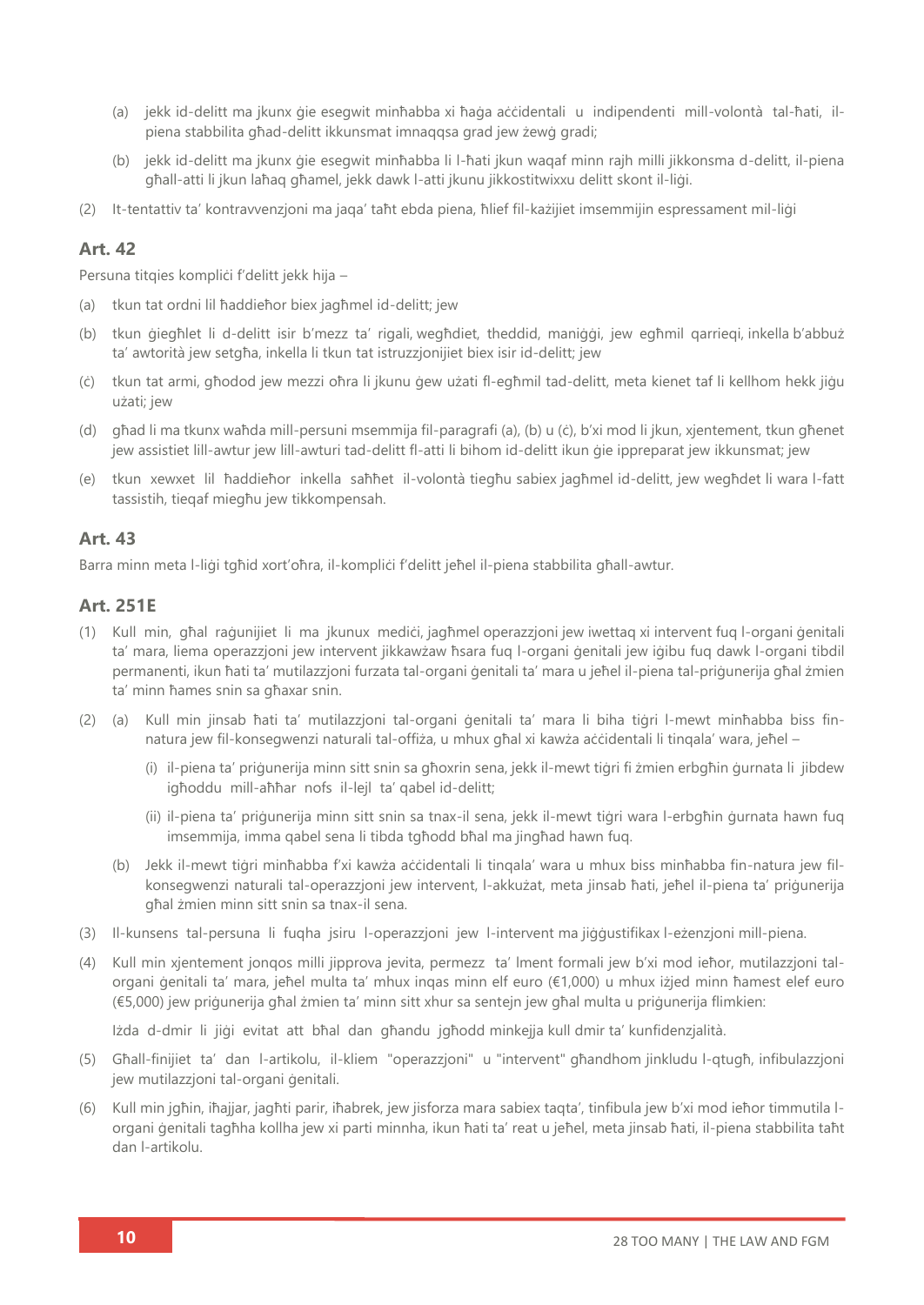#### **Art. 251H**

Il-piena għad-delitti msemmijin fl-artikoli 251 sa 251G, it-tnejn inklużi, għandhom jiżdiedu bi grad jew żewġ gradi f'kull wieħed mill-każijiet li ġejjin:

(a) id-delitt twettaq kontra il-konjuġi jew is-sieħba preżenti jew ta' qabel, minn membru tal-familja, persuna li tgħix mal-vittma jew persuna li tkun abbużat mill-awtorità tagħha:

Iżda f'dan il-paragrafu "konjuġi" tinkludi persuna li ż-żwieġ tagħha mal-akkużat ġie xolt jew ġie dikjarat null;

- (b) id-delitt, jew id-delitti relatati, twettaq jew twettqu ripetutament;
- (ċ) id-delitt twettaq fuq persuna vulnerabbli skont it-tifsira tal-artikolu 208AĊ(2);
- (d) id-delitt twettaq fuq jew fil-preżenza ta' minuri;
- (e) id-delitt twettaq minn żewġ persuni jew aktar li aġixxew flimkien;
- (f) twettqet vjolenza qabel jew waqt it-twettiq tad-delitt;
- (g) id-delitt twettaq bl-użu jew it-theddid tal-użu ta' arma;
- (h) id-delitt ikkawża offiża gravi fiżika jew psikoloġika fuq il-vittma;
- (i) l-akkużat kien qabel instab ħati ta' delitti ta' naturasimili.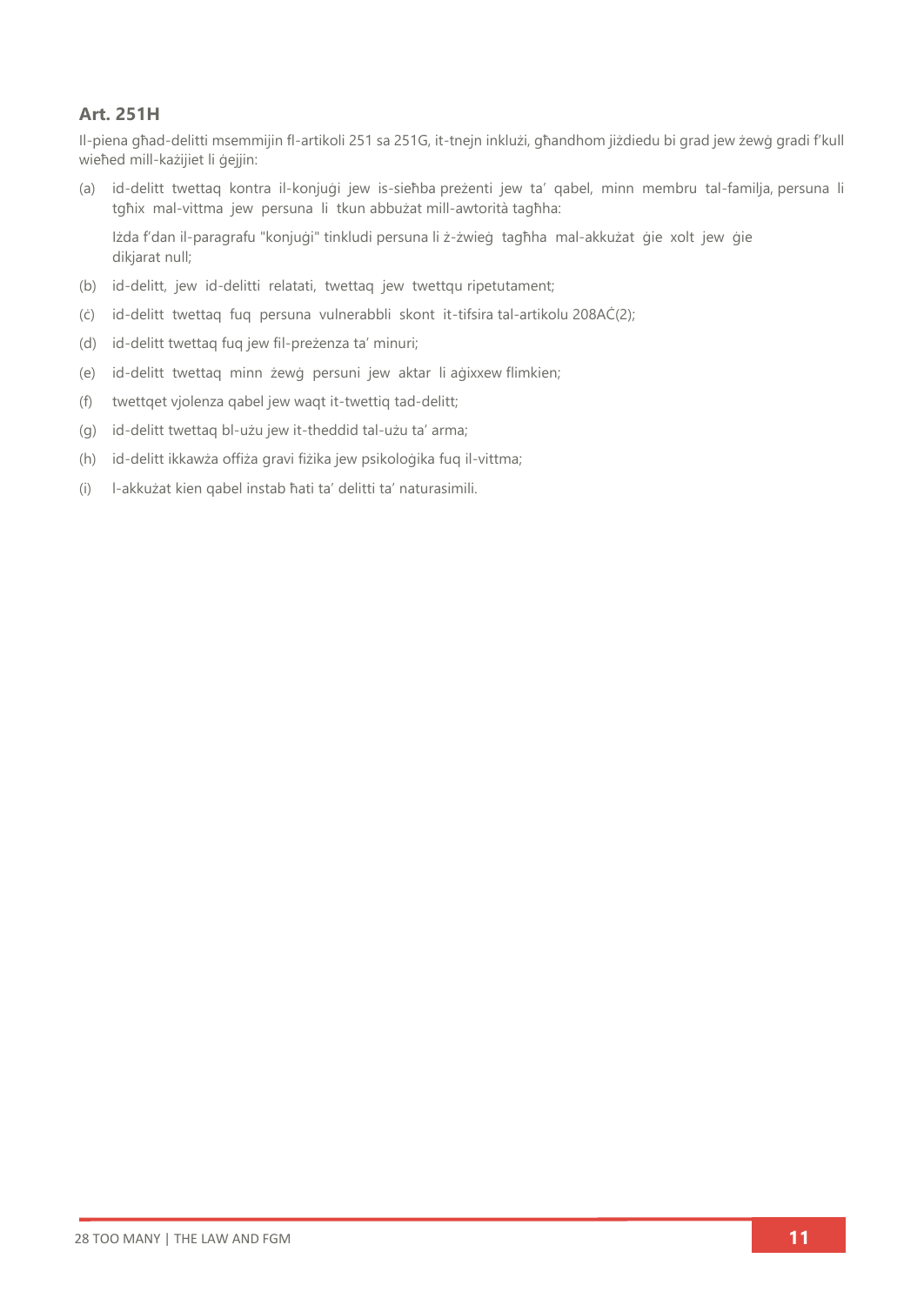## **Act No. XXIII of 2019 (Child Protection Act)**

#### **Art. 3**

- (1) Għandu ikun hemm Direttur li ikollu responsabbiltà li jipproteġi tfal f'riskiu.
- (2) Għandu jkun hemm ukoll uffiċjali oħra tad-Direttur li jeżerċitaw u jesegwixxu dawk is-setgħat, funzjonijiet u dmirijiet kollha delegati jew mogħtija lilhom mid-Direttur.
- (3) Fl-eżerċizzju u fl-esekuzzjoni tas-setgħat, funzjonijiet u dmirijiet kollha delegati jew mogħtija lilhom kif intqal qabel, l-uffiċjali tad-Direttur għandhom, sakemm ma jkunx jidher li l-intenzjoni hija kuntrarja, ikollhom l-istess dmirijiet u jgawdu l-istess ħarsien u privileġġi li l-liġi timponi jew tagħti lid-Direttur.
- (4) Il-kariga tad-Direttur tkun enti morali b'personalità ġuridika distinta u tkun tista' tagħmel kuntratti, timpjega persunal, takkwista, iżżomm u tiddisponi minn kull proprjetà jew drittijiet għall-finijiet tal-funzjonijiet tagħha, tħarrek u tiġi mħarrka, u tagħmel dawk il-ħwejjeġ kollha u dawk it-transazzjonijiet kollha li huma inċidentali jew li jwasslu għall-qadi tal-funzjonijiet tagħha skont dan l-Att.

#### **Art. 9**

(1) Kull persuna li għandha raġuni taħseb li minuri qiegħed isofri, jew qiegħed f'periklu li jsofri, ħsara sinifikanti, tista' tirrapporta dawk iċ-ċirkostanzi li minħabba fihom tqis li għandha dik ir-raġuni lidDirettur (Protezzjoni Minuri) jew lill-Pulizija Eżekuttiva:

Iżda kull rapport magħmul lill-Pulizija Eżekuttiva għandu jiġi mgħoddi lid-Direttur (Protezzjoni Minuri) bla dewmien.

(2) Bla ħsara għal kull dispożizzjoni oħra ta' xi liġi u għall-obbligi professjonali tiegħu li jibqgħu sħaħ minkejja dan lartikolu, kull professjonist li matul ix-xogħol tiegħu jkollu għarfien ta' att li jikkostitwixxi reat kriminali li jikkaġuna ħsara sinifikanti hekk kif imfissra fis-subartikolu (4) fuq minuri għandu jirrapporta minnufih lidDirettur (Protezzjoni Minuri) jew lill-Pulizija Eżekuttiva u, mingħajr preġudizzju għas-subartikolu (4), ebda rappurtaġġ bħal dak meta magħmul in bona fide ma jista' jikkostitwixxi reat jew jagħti lok għal xi azzjoni taħt kull liġi li tkun:

Iżda meta rapport isir lil entità jew istituzzjoni, minbarra dDirettur (Protezzjoni Minuri) jew il-Pulizija Eżekuttiva, dik l-entità jew istituzzjoni għandha tirreġistra bil-miktub ir-rapport u għandha, mingħajr dewmien, u f'kull każ mhux aktar tard minn erbgħa u għoxrin siegħa minn meta jkun riċevut ir-rapport, tirreferi r-rapport lid-Direttur (Protezzjoni Minuri) jew lill-Pulizija Eżekuttiva.

- (3) Kull professjonist li jonqos milli jagħmel rapport imsemmi fissubartikolu (2) ikun ħati ta' reat u jeħel meta jinstab ħati l-piena ta' priġunerija għal żmien ta' mhux anqas minn tliet xhur u mhux aktar minn disa' xhur, jew multa ta' mhux iżjed minn ħamest elef euro (€5,000), jew dik il-multa u priġunerija flimkien.
- (4) Għall-finijiet ta' dan l-artikolu u ta' dispożizzjonijiet oħra ta' dan l-Att, "ħsara sinifikanti" tinkludi abbuż, negliġenza, fastidju, trattament ħażin, sfruttament, abbandun, espożizzjoni, u t-traffikar ta' xi persuni kif imsemmi fis-Sub-titolu VIII Bis tat-Titolu VIII tat-Taqsima II tal-Ewwel Ktieb tal-Kodići Kriminali.
- (5) Ir-rapporti kollha magħmula skont dan l-artikolu, magħmula lil min magħmula, għandhom jitqiesu daqslikieku protetti bis-segretezza professjonali, sakemm mhumiex hekk protetti skont xi liġi, u minkejja kull dispożizzjoni oħra ta' xi liġi ma jistgħux jiġu magħmula aċċessibbli għall-pubbliku kemm sħaħ u kemm parzjalment.

#### **Art. 18**

- (1) Fil-każijiet fejn id-Direttur jaġixxi sabiex tkun magħmula ordni għall-protezzjoni ta' tifel, il-Qorti tal-Maġistrati tista' tagħmel waħda jew iżjed mill-ordnijiet li ġejjin:
	- (a) ordni ta' ħarsien li tipprovdi għat-tqegħid tat-tifel, li jkun fil-bżonn ta' ħarsien u protezzjoni, f'xi forma oħra ta' ħarsien u, meta jkun meqjus xieraq li hemm bżonn, għall-għoti ta' responsabbiltajiet ta' ġenitur lill-Bord tar-Reviżjoni, lill-kustodju, lill-carer alternattiv jew lil persuna jew persuni oħra li l-qorti jkun jidhrilha xieraq;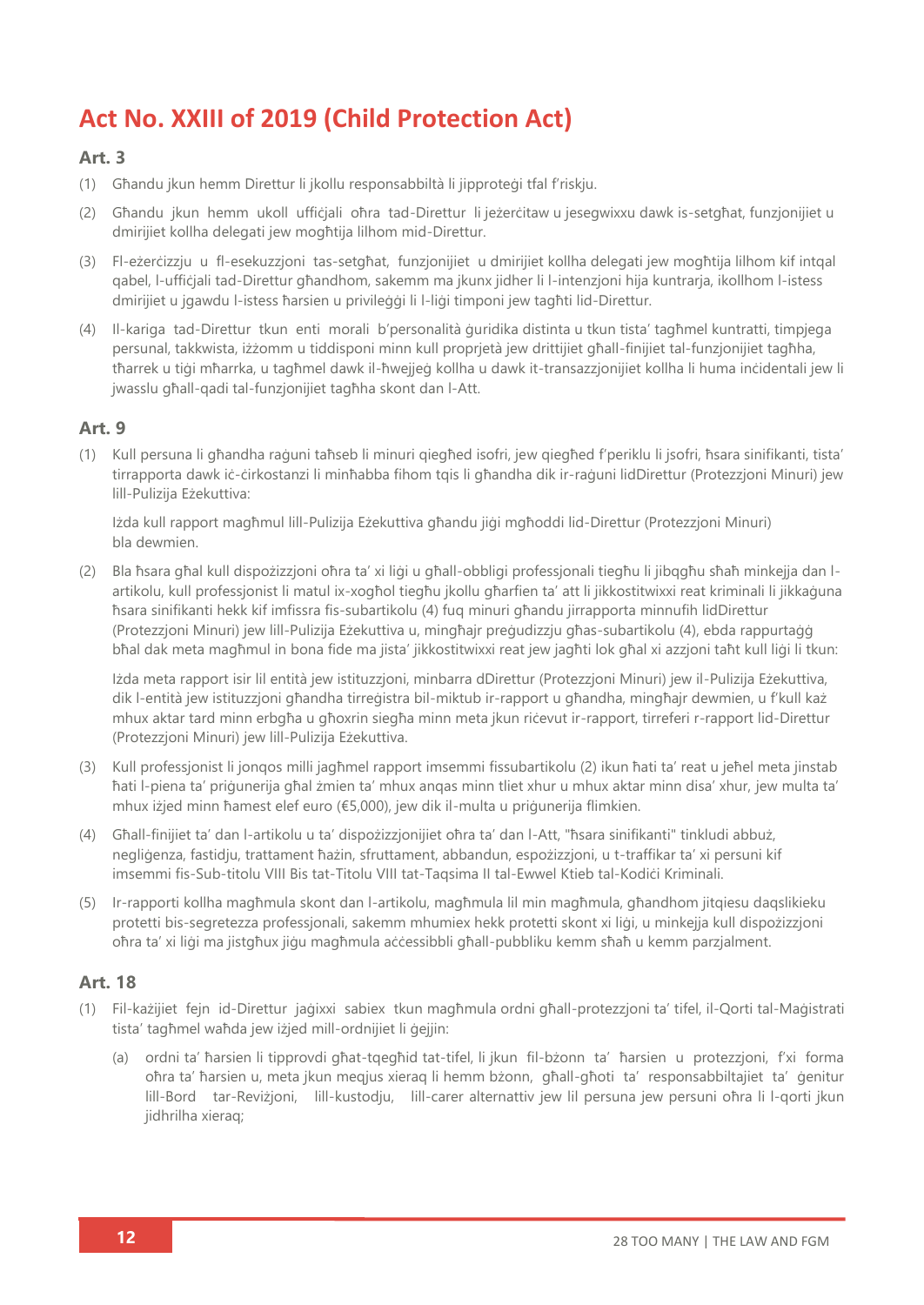- (b) ordni ta' superviżjoni li tqiegħed lit-tifel taħt is-superviżoni tal-Aġenzija msemmija għal żmien speċifikat fl-ordni u taħt dawk il-kundizzjonijiet li l-qorti jidhrilha xieraq li timponi, inkluż l-allokazzjoni tarresponsabbiltà tal-ġenitur jew xi aspetti tagħha lil dik il-persuna jew persuni li l-gorti tħoss li huwa xierag;
- (ċ) ordni ta' trattament li tordna lill-ġenituri tat-tifel jirċievu kura għall-abbuż minn sustanzi, jew trattament għal vjolenza domestika, jew kura psikjatrika jew psikoloģika;
- (d) ordni ta' tneħħija li tneħħi lill-awtur tal-ħsara sinifikanti lit-tifel mil-lok fejn ikun joqgħod dak it-tifel u biex jipprovdi protezzjoni lit-tifel, u dan mingħajr preġudizzju għad-dispożizzjonijiet tal-Kodići Kriminali u tal-Kodiċi Ċivili.
- (2) Mingħajr preġudizzju għal xi kwistjoni rilevanti oħra li l-qorti tista' tqis għall-finijiet li jiġi stabbilit liema ordni għandha tagħmel, il-Qorti tal-Maġistrati għandha tqis:
	- (a) il-fehmiet tat-tifel, meta jitqies li għandu fehim biżżejjed;
	- (b) il-fehmiet tal-ġenituri;
	- (ċ) il-fehmiet tal-kustodju, fejn applikabbli;
	- (d) il-kapaċità tal-ġenituri li jħarsu l-benesseri u l-iżvilupp armonjuż tat-tifel;
	- (e) in-natura u l-kwalità tar-rabta bejn it-tifel u l-familja tiegħu;
	- (f) il-grad ta' ħsara li ġiet imġarrba jew li tista' tiġi mġarrba mit-tifel;
	- (g) it-tul ta' żmien li l-familja tat-tifel tkun damet tirċievi servizzi ta' appoġġ u trattament;
	- (h) il-grad ta' vulnerabbiltà tat-tifel;
	- (i) l-isfond kulturali, lingwistiku u reliġjuż tat-tifel; u
	- (j) ir-relazzjonijiet tat-tifel ma' ħutu.
- (3) Għall-finijiet tas-subartikolu (1)(a), il-Qorti tal-Maġistrati għandha tqis:
	- (a) jekk hemmx nuqqasijiet fil-kura ta' kuljum tat-tifel jew nuqqasijiet f'dak li hu kuntatt personali u sigurtà li t-tifel jinħtieġ fl-età u l-iżvilupp tiegħu;
	- (b) jekk it-tifel li jkun marid, diżabbli jew fi bżonn ta' għajnuna speċjali, hux qiegħed jingħata t-trattament u lkura speċjalizzata li jinħtieġ;
	- (ċ) jekk it-tifel huwiex f'riskju ta' abbandun; u
	- (d) jekk, b'mod ġenerali, it-tifel huwiex f'riskju li jsofri ħsara sinifikanti.
- (4) Fil-każijiet fejn isir provvediment għall-għoti ta' xi responsabbiltajiet ta' ġenitur lil xi persuna minbarra l-ġenituri tat-tifel, il-Qorti tal-Maġistrati għandha tagħti preferenza lill-familja tat-tifel, sakemm dan ma jkunx bid-dieher kontra l-aħjar interessi tat-tifel.
- (5) Fil-każijiet kollha fejn issir talba għal ordni taħt dan l-artikolu, il-Qorti tal-Maġistrati għandha taħtar Avukat tat-Tfal sabiex jirrappreżenta l-interessi tat-tifel.
- (6) Ħlief għal raġunijiet speċjali u straordinarji, f'xi proċeduri għal ordni taħt is-subartikolu (1), il-Qorti tal-Maġistrati għandha tisma' l-provi kollha mogħtija mit-tifel f'seduta waħda:

Iżda l-Qorti tal-Maġistrati tista', meta tqis li jkun xieraq li hekk tagħmel, taħtar espert jew esperti tat-tfal sabiex jisimgħu dawn il-provi.

#### **Art. 19**

- (1) Fil-każijiet li fihom id-Direttur (Protezzjoni Minuri) jaġixxi sabiex tkun magħmula ordni għall-protezzjoni ta' minuri, il-Qorti tista' tagħmel waħda jew iżjed mill-ordnijiet li ġejjin:
	- (a) ordni ta' ħarsien li permezz tagħha tafda l-kura u kustodja tal-minuri lil dik il-persuna jew entità li taħdem filqasam soċjali li l-Qorti jidhrilha xierqa;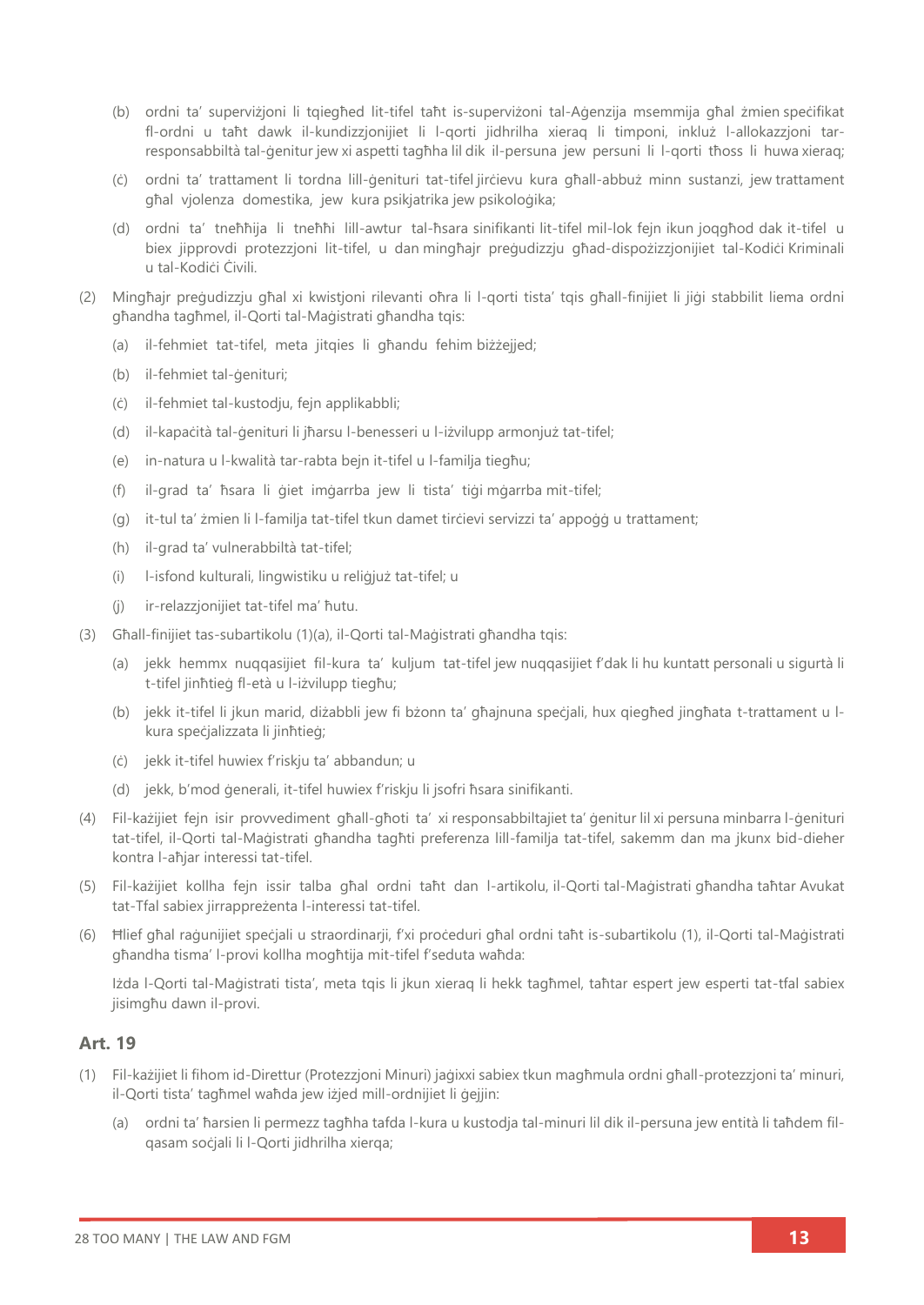- (b) ordni ta' superviżjoni li tqiegħed lill-minuri taħt issuperviżjoni tal-entità indikata mid-Direttur (Protezzjoni Minuri) għal żmien speċifikat fl-ordni u taħt dawk il-kundizzjonijiet li lQorti jidhrilha xieraq li timponi, inkluż l-allokazzjoni tarresponsabbiltà tal-ġenitur jew xi aspetti tagħha lil dik il-persuna jew persuni kif il-Qorti tħoss li huwa xieraq;
- (ċ) ordni ta' trattament li tordna lill-ġenituri tal-minuri jirċievu kura għall-abbuż minn sustanzi, jew trattament għal vjolenza domestika, jew kura psikjatrika jew psikoloġika jew kwalunkwe trattament, kura jew għajnuna li l-Qorti, wara li tisma' l-esperti fil-qasam, jidhrilha xieraq li timponi;
- (d) ordni ta' tneħħija li permezz tagħha tordna liżgumbrament tal-awtur tal-ħsara sinifikanti lill-minuri mil-lok fejn ikun joqgħod dak il-minuri, liema ordni ta' tneħħija jista' wkoll jipprovdi għall-protezzjoni tal-minuri, u dan mingħajr preġudizzju għad-dispożizzjonijiet ta' kull liġi oħra.
- (2) Qabel ma tgħaddi għad-deċiżjoni tagħha l-Qorti għandha tikkunsidra, sakemm ikun possibbli:
	- (a) il-fehmiet tal-minuri, meta jitqies li għandu fehim biżżejjed;
	- (b) il-fehmiet tal-ġenituri;
	- (ċ) il-fehmiet tat-tutur u, jew kuratur;
	- (d) il-kapaċità tal-ġenituri li jħarsu l-benesseri u l-iżvilupp armonjuż tal-minuri;
	- (e) in-natura u l-kwalità tar-rabta bejn il-minuri u l-familja tiegħu;
	- (f) il-ħsara li ġiet imġarrba, li qiegħed iġarrab jew li tista' tiġi mġarrba mill-minuri;
	- (g) it-tul ta' żmien li l-familja tal-minuri tkun damet tirċievi servizzi ta' appoġġ u trattament;
	- (h) il-grad ta' vulnerabbiltà tal-minuri;
	- (i) l-isfond kulturali, lingwistiku u reliġjuż tal-minuri; u
	- (j) ir-relazzjonijiet tal-minuri ma' ħutu.
- (3) Għall-għanijiet tas-subartikolu (1)(a), il-Qorti għandha tqis:
	- (a) jekk hemmx nuqqasijiet fil-kura ta' kuljum tal-minuri jew nuqqasijiet f'dak li hu kuntatt personali u sigurtà li l-minuri jinħtieġ fl-età u l-iżvilupp tiegħu;
	- (b) jekk il-minuri li jkun marid, diżabbli jew fi bżonn ta' għajnuna speċjali, hux qiegħed jingħata t-trattament u lkura speċjalizzata li jinħtieġ;
	- (ċ) jekk il-minuri huwiex f'riskju ta' abbandun; u
	- (d) jekk, b'mod ġenerali, il-minuri huwiex f'riskju li jsofri ħsara sinifikanti.
- (4) Fil-każijiet fejn isir provvediment għall-għoti ta' xi responsabbiltajiet ta' ġenitur lil xi persuna minbarra l-ġenituri tal-minuri, il-Qorti għandha tagħti preferenza lill-familja tal-minuri, sakemm ilQorti ma tkunx tal-fehma li huwa raġonevolment ċar li dan ikun kontra laħjar interessi tal-minuri.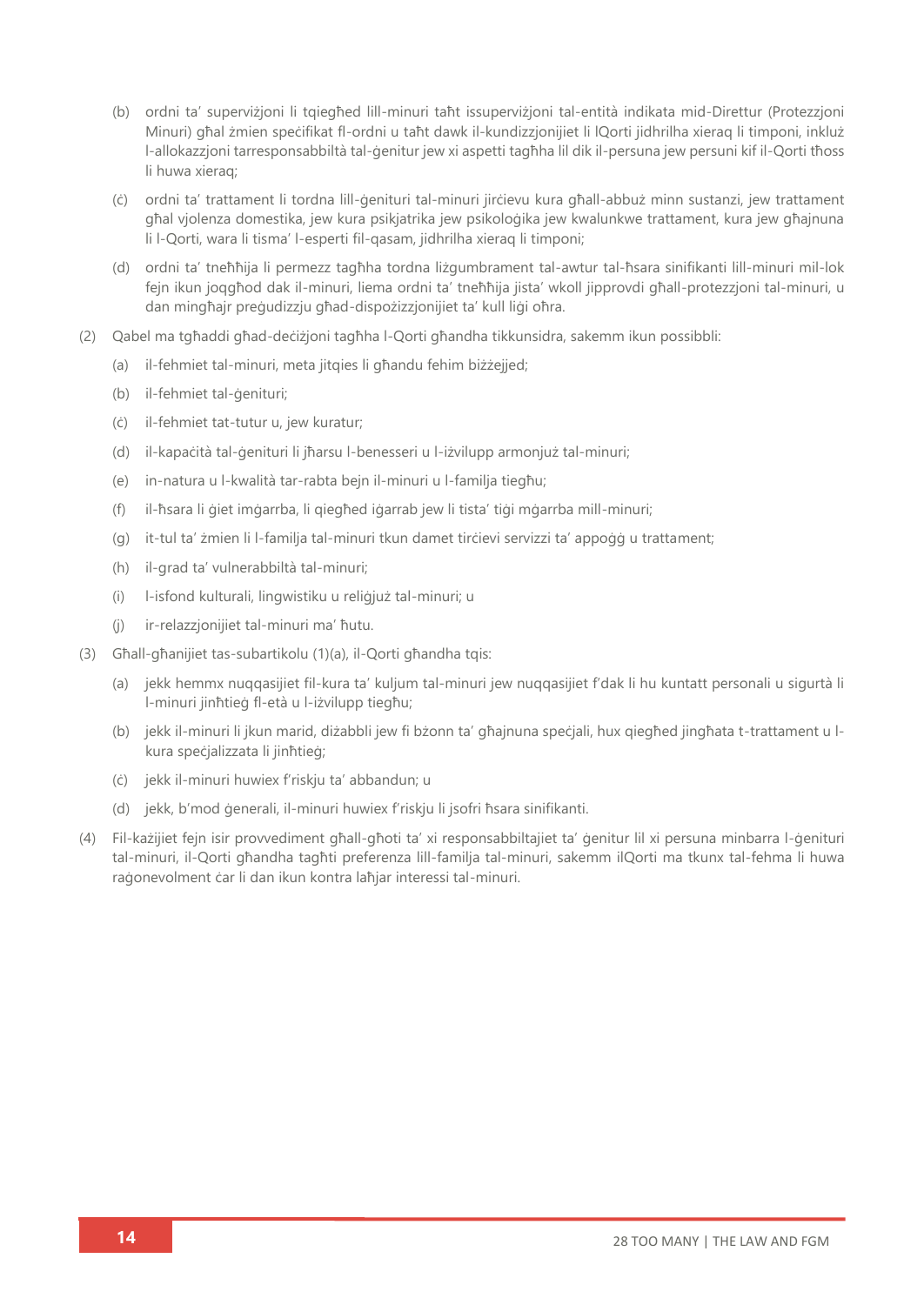- 1 Lino Briguglio (1999) 'Malta', *Britannica*. Available at [https://www.britannica.com/place/Malta](about:blank) (accessed 26 July 2021).
- 2 Patrick J. Galea (2008) *A brief overview of Malta, a Roman-civil law country, with common law adoption as rules of civil evidence*. Available at [https://sas-space.sas.ac.uk/5596/1/1869-2602-1-SM.pdf](about:blank) (accessed 26 July 2021).
- 3 The National Commission for the Promotion of Equality (undated) *Female genital mutilation in Malta: A research study*. Available at [https://ncpe.gov.mt/en/Documents/](https://ncpe.gov.mt/en/Documents/Projects_and_Specific_Initiatives/Forms%20of%20Violence/Report%20-%20FGM.PDF) Projects and Specific Initiatives/Forms%20of%20Violence/Report%20-%20FGM.PDF (accessed 26 July 2021).
	- European Institute for Gender Equality (2018) *Female genital mutilation. How many girls are at risk in Malta?* Available at [https://eige.europa.eu/gender-based-violence/female-genital-mutilation/risk-estimations#2017](about:blank) (accessed 26 July 2021).
- 4 European Institute for Gender Equality (2018) *Female genital mutilation. How many girls are at risk in Malta?*  Available at [https://eige.europa.eu/gender-based-violence/female-genital-mutilation/risk-estimations#2017](about:blank) (accessed 26 July 2021).
- 5 World Health Organization (2020) *Factsheet: Female genital mutilation*. Available at [https://www.who.int/news](https://www.who.int/news-room/fact-sheets/detail/female-genital-mutilation)[room/fact-sheets/detail/female-genital-mutilation](https://www.who.int/news-room/fact-sheets/detail/female-genital-mutilation) (accessed 28 July 2021).
- 6 *International Covenant on Civil and Political Rights* (1966) United Nations Treaty Collection: Status of Treaties*.* Available at [https://treaties.un.org/Pages/ViewDetails.aspx?src=TREATY&mtdsg\\_no=IV-4&chapter=4&clang=\\_en](https://treaties.un.org/Pages/ViewDetails.aspx?src=TREATY&mtdsg_no=IV-4&chapter=4&clang=_en) (accessed 17 May 2021).
- 7 *International Covenant on Economic, Social and Cultural Rights* (1966) United Nations Treaty Collection: Status of Treaties. Available at [https://treaties.un.org/Pages/ViewDetails.aspx?src=TREATY&mtdsg\\_no=IV-3&chapter=4](https://treaties.un.org/Pages/ViewDetails.aspx?src=TREATY&mtdsg_no=IV-3&chapter=4) (accessed 17 July 2021).
- 8 *Convention on the Elimination of All Forms of Discrimination Against Women (1979) United Nations Treaty* Collection: Status of Treaties. Available at [https://treaties.un.org/Pages/ViewDetails.aspx?src=IND&mtdsg\\_no=IV-](https://treaties.un.org/Pages/ViewDetails.aspx?src=IND&mtdsg_no=IV-8&chapter=4&clang=_en#9)[8&chapter=4&clang=\\_en#9](https://treaties.un.org/Pages/ViewDetails.aspx?src=IND&mtdsg_no=IV-8&chapter=4&clang=_en#9) (accessed 17 July 2021).
- 9 *Convention on the Rights of the Child* (1989) United Nation Treaty Collection: Status of Treaties. Available at [https://treaties.un.org/pages/ViewDetails.aspx?src=TREATY&mtdsg\\_no=IV-11&chapter=4&clang=\\_en](https://treaties.un.org/pages/ViewDetails.aspx?src=TREATY&mtdsg_no=IV-11&chapter=4&clang=_en) (accessed 17 July 2021).
- 10 Council of Europe (2021) *Chart of signatures and ratifications of Treaty 210, Convention on preventing and combating violence against women and domestic violence*. Available at [https://www.coe.int/en/web/conventions/full-list/-/conventions/treaty/197/](https://www.coe.int/en/web/conventions/full-list/-/conventions/treaty/197/?module=signatures-by-treaty&treatynum=210) [?module=signatures-by-treaty&treatynum=210](https://www.coe.int/en/web/conventions/full-list/-/conventions/treaty/197/?module=signatures-by-treaty&treatynum=210) (accessed 17 July 2021).
	- Council of Europe (2021) *Reservations and Declarations for Treaty 210, Convention on preventing and combating violence against women and domestic violence*. Available at [https://www.coe.int/en/web/conventions/full-list/-](https://www.coe.int/en/web/conventions/full-list/-/conventions/treaty/197/?module=declarations-by-treaty&numSte=210&codeNature=0) [/conventions/treaty/197/?module=declarations-by-treaty&numSte=210&codeNature=0](https://www.coe.int/en/web/conventions/full-list/-/conventions/treaty/197/?module=declarations-by-treaty&numSte=210&codeNature=0) (accessed 17 July 2021).
- 11 Council of Europe (2021) *Chart of Signatures and Ratifications of Treaty 005, Convention for the Protection of Human Rights and Fundamental Freedoms*. Available at [coe.int/en/web/conventions/full-list/-](file:///C:/Users/Danica/Documents/28%20Too%20Many%20-%20CURRENT/-%20Law%20Reports/European%20Law%20Reports%20WORKING%20FOLDER/coe.int/en/web/conventions/full-list/-/conventions/treaty/005/signatures%3fmodule=signatures-by-treaty&treatynum=005) [/conventions/treaty/005/signatures?module=signatures-by-treaty&treatynum=005](file:///C:/Users/Danica/Documents/28%20Too%20Many%20-%20CURRENT/-%20Law%20Reports/European%20Law%20Reports%20WORKING%20FOLDER/coe.int/en/web/conventions/full-list/-/conventions/treaty/005/signatures%3fmodule=signatures-by-treaty&treatynum=005) (accessed 17 July 2021).
	- Council of Europe (2021) *Reservations and Declarations for Treaty 005, Convention for the Protection of Human Rights and Fundamental Freedoms*. Available at [https://www.coe.int/en/web/conventions/full-list/-](https://www.coe.int/en/web/conventions/full-list/-/conventions/treaty/005/?module=declarations-by-treaty&numSte=005&codeNature=0) [/conventions/treaty/005/?module=declarations-by-treaty&numSte=005&codeNature=0](https://www.coe.int/en/web/conventions/full-list/-/conventions/treaty/005/?module=declarations-by-treaty&numSte=005&codeNature=0) (accessed 17 July 2021).

*Cover images:* liseykina (undated) *Narrow street in Valletta – the capital of Malta*. Shutterstock ID 256853281. Olesia Bilkei (undated) *Portrait of a beautiful African-American woman in a trendy red dress posing on the street . . .*. 123RF ID 164174296.

*Please note that the use of a photograph of any girl or woman in this report does not imply that she has, nor has not, undergone FGM.*